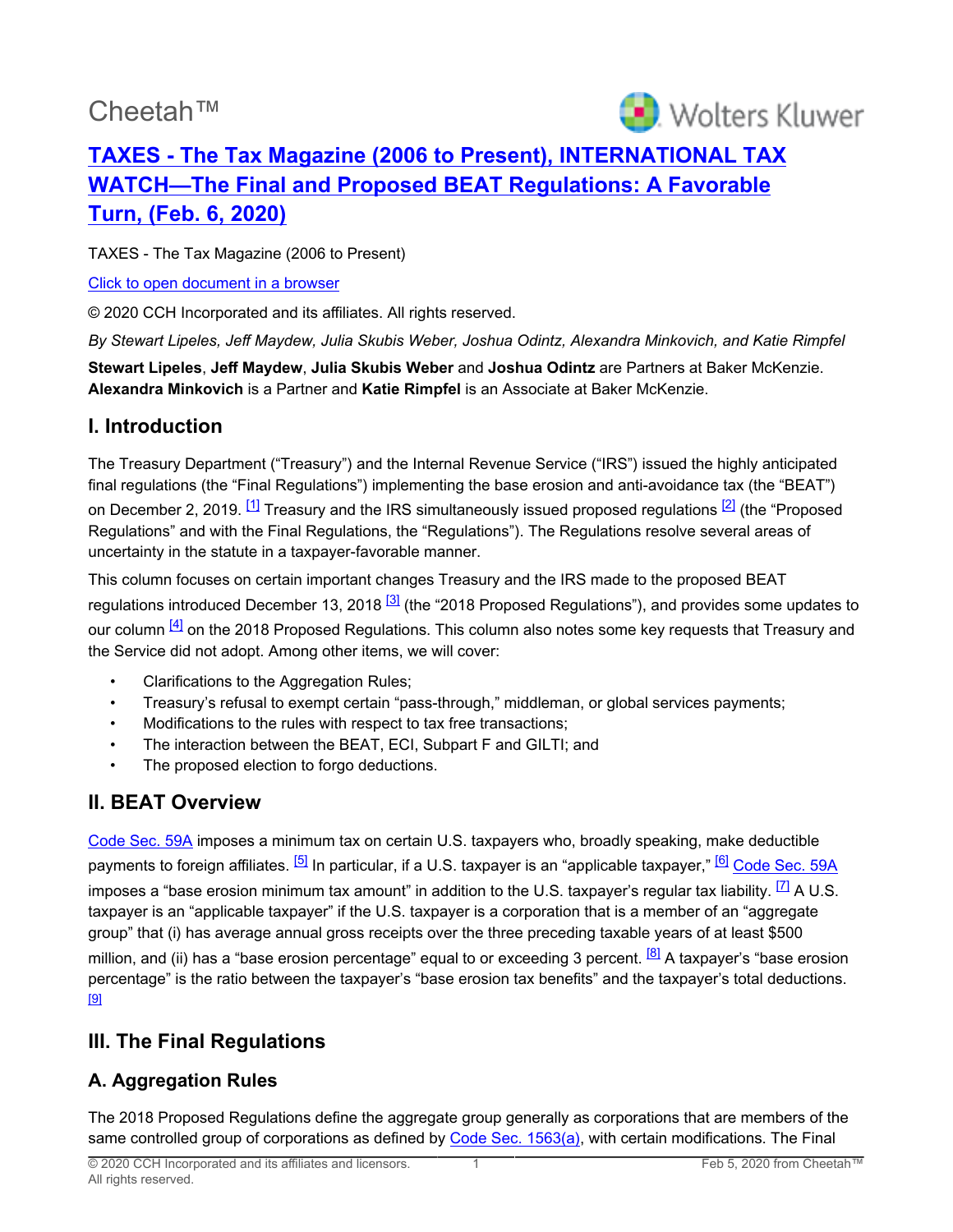Regulations clarify and simplify rules for determining which entities are members of the aggregate group. The Final Regulations provide that, for purposes of determining gross receipts and the base erosion percentages for the group, a taxpayer must make the determination on the basis of the taxpayer's gross receipts, base erosion tax benefits, and deductions for the taxable year, as well as the gross receipts, base erosion tax benefits and deductions of each member of the aggregate group for the taxable year of each member that ends with or within the taxpayer's taxable year. <sup>[\[10\]](#page-8-9)</sup>

<span id="page-1-0"></span>The 2018 Proposed Regulations clarify that taxpayers should disregard payments between members of the aggregate group in calculating the group's gross receipts or base erosion percentage. The Final Regulations explain how to apply this rule when members leave the group. The Final Regulations disregard transactions between parties if both parties are members of the aggregate group at the time of the transaction, even if the parties are no longer members of the group when the taxpayer's taxable year ends. [\[11\]](#page-8-10)

<span id="page-1-2"></span><span id="page-1-1"></span>For purposes of determining the base erosion percentage of an aggregate group, the final regulations exclude base erosion tax benefits and deductions attributable to the taxable year of a member of the aggregate group that begins before January 1, 2018.  $\frac{12}{2}$ 

#### **B. Passthrough or Middleman Payments**

The Preamble to the 2018 Proposed Regulations stated that, in general, the determination of whether a payment or accrual by a taxpayer to a foreign related party falls within one of the enumerated categories of "base erosion payments"  $\frac{[13]}{]}$  $\frac{[13]}{]}$  $\frac{[13]}{]}$  is determined "under general U.S. federal income tax law."  $\frac{[14]}{]}$  $\frac{[14]}{]}$  $\frac{[14]}{]}$  The Preamble stated:

<span id="page-1-5"></span><span id="page-1-4"></span><span id="page-1-3"></span>In general, the treatment of a payment as deductible, or as other than deductible, such as an amount that reduces gross income or is *excluded from gross income because it is beneficially owned by another person*, generally will have federal income tax consequences that will affect the application of section 59A and will also have consequences for other provisions of the Code. In light of existing tax law dealing with identifying who is the beneficial owner of income, who owns an asset, and the related tax consequences (including under *principal-agent principles, reimbursement doctrine, case law conduit principles, assignment of income or other principles of generally applicable tax law*), the proposed regulations do not establish any specific rules for purposes of section 59A for determining whether a payment is treated as a deductible payment or, when viewed as part of a series of transactions, should be characterized in a different manner. [\[15\]](#page-9-1)

Taxpayers had requested that the Final Regulations clarify this statement in the Preamble to the 2018 Proposed Regulations by adding a rule providing that base erosion payments do not include payments made pursuant to a contract where a "domestic corporation makes a deductible payment to a foreign related party, and that foreign related party in turn makes corresponding payments to unrelated third parties." [\[16\]](#page-9-2) The Preamble refers to these payments as "passthrough" or "middleman" payments.

The Final Regulations did not adopt this recommendation. Treasury and the IRS declined to provide "a general exception to the definition of a base erosion payment in situations when the foreign related payee also makes payments to unrelated parties." [\[17\]](#page-9-3) The Preamble explains that Treasury declined to adopt a general exception to the definition of a base erosion payment in situations when the foreign related payee also makes payments to unrelated persons because:

<span id="page-1-7"></span><span id="page-1-6"></span>This recommended exception is inconsistent with the statutory framework of the BEAT. If traced to the ultimate recipient, most expenses of a taxpayer could be linked to a payment to an unrelated party, through direct tracing or otherwise, leaving a residual of profit associated with the payment.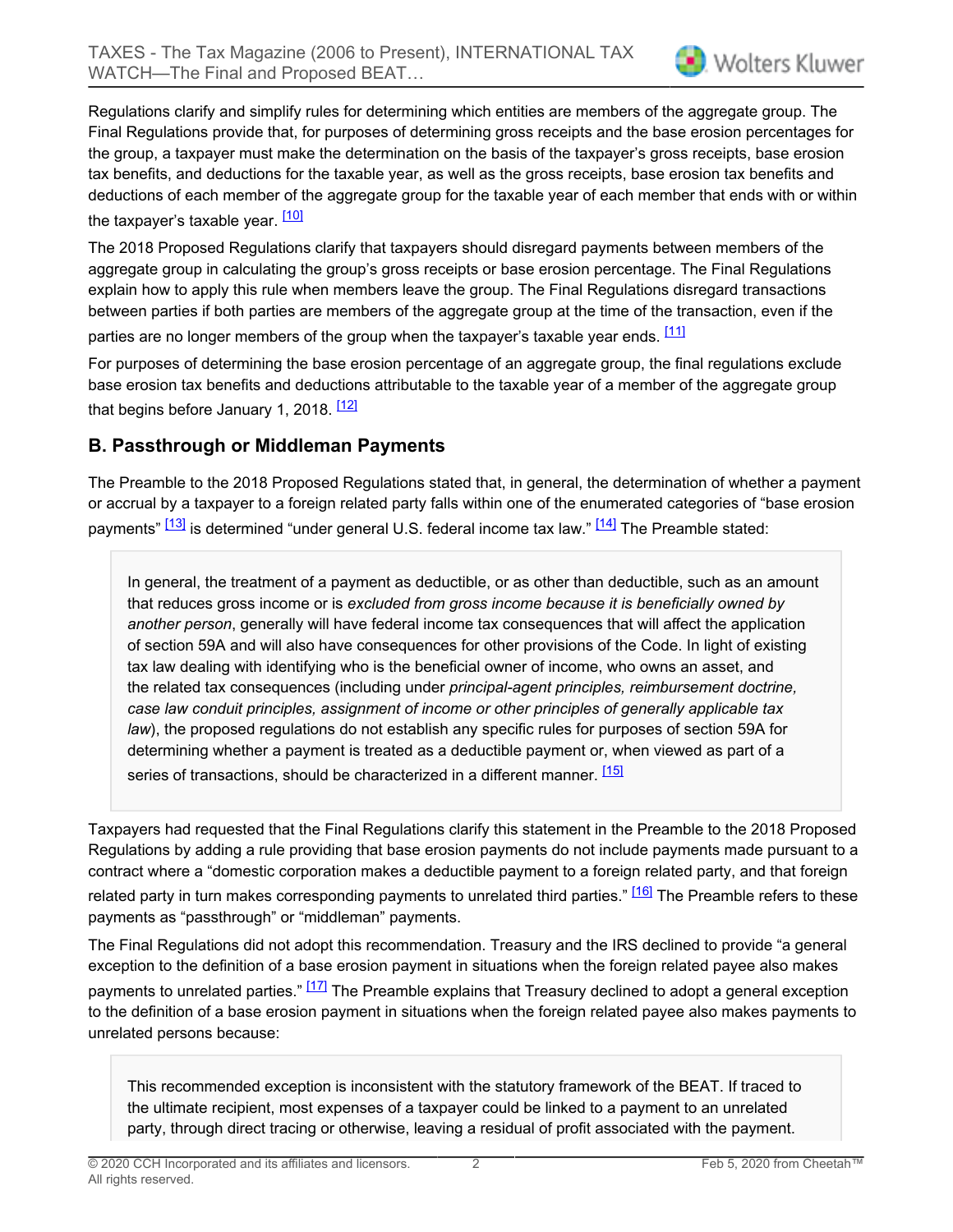Accordingly, adopting such an exception would have the effect of eliminating a significant portion of service payments to foreign related parties from the BEAT because it would impose the BEAT on the net rather than the gross amount of the payment. The only net income based concept included in the BEAT statute is the treatment of payments covered by the services cost method ("SCM") exception. [\[18\]](#page-9-4)

<span id="page-2-0"></span>This explanation reinforces Treasury's original statement in the 2018 Proposed Regulations that U.S. federal income tax principles apply for purposes of determining whether a payment is a deductible payment. The explanation specifically responded to requests from taxpayers that Treasury create an exception for *deductible* payments to foreign related parties if the foreign related party subsequently makes a payment to an unrelated party. Treasury declined to create an exception for payments that give rise to a deduction, demonstrating that Treasury did not wish to create an exception that exceeded the scope of the result under general U.S. federal income tax principles.

By contrast, this explanation confirms that payments which do not give rise to a deduction ( *e.g.* through application of the agency and reimbursement doctrines) are excepted from the definition of "base erosion payment." The Final Regulations did adopt recommendations to include language in the text of the regulations formalizing the advice given in the Preamble to the 2018 Proposed Regulations. The Final Regulations include a new Reg.  $\S1.59A-3(b)(2)(i)$ , which provides that "the determination of the amount paid or accrued, and the identity of the payor and recipient of any amount paid or accrued, is made under general U.S. federal income tax law." As the Preamble to the Final Regulations explains, "[t]o the extent that an amount is treated under general U.S. federal income tax law principles as received by a U.S. person as agent for, and is remitted to, a foreign related party … the determination of whether the payment or accrual by the taxpayer to a foreign related party is described in one of the four categories of a base erosion payment is made under general U.S. federal income tax law, including agency principles." <sup>[\[19\]](#page-9-5)</sup> Thus, Treasury's decision not to create an exception for passthrough payments should not affect payments which otherwise fall under the general agency or reimbursement principles. <sup>[\[20\]](#page-9-6)</sup> At conferences and in other public statements made since the Final Regulations were released, Treasury officials have suggested as much, noting that the fundamental rule in implementing the BEAT is that general tax principles apply to determine the appropriate treatment of a payment, which requires taxpayers to carefully understand and apply general agency and reimbursement principles.

### <span id="page-2-2"></span><span id="page-2-1"></span>**C. Global Services**

<span id="page-2-5"></span><span id="page-2-4"></span><span id="page-2-3"></span>Taxpayers also asked Treasury to include an exception from the term "base erosion payment" for revenuesharing payments or arrangements associated with global dealing. Some comments went as far as suggesting that an amount should not be treated as a base erosion payment if the parties have adopted a profit split as their method for allocating profits under [Code Sec. 482](https://prod.resource.cch.com/resource/scion/citation/pit/S482/IRC-FILE?cfu=Legal&cpid=WKUS-Legal-Cheetah&uAppCtx=cheetah) for transfer pricing purposes. The Final Regulations do not adopt these recommendations.  $[21]$  In Treasury's view, it is the contractual relationship between the parties that controls, and not the transfer pricing methodology. Similarly, the Final Regulations do not provide a general exemption for global dealing operations because the result should depend on the underlying facts. <sup>[\[22\]](#page-9-8)</sup> In public statements, Treasury has noted that commenters identified a variety of different common fact patterns in global dealing operations. Treasury noted that it would be difficult to draft an exception for global dealing operations with the appropriate parameters and stated that they ultimately concluded that the most administrable approach for taxpayers and the government would be to apply general tax principles. Nevertheless, the Preamble acknowledges that under general tax principles, "a global dealing operation in which participants manage a single book of assets, bear risk, and share in trading profits may be viewed as co-ownership of the trading positions or similar arrangement." <sup>[\[23\]](#page-9-9)</sup> Accordingly, transfers between the parties in such a case should not be treated as deductible payments under general tax principles or, more importantly, for purposes of [Code Sec.](https://prod.resource.cch.com/resource/scion/citation/pit/S59A/IRC-FILE?cfu=Legal&cpid=WKUS-Legal-Cheetah&uAppCtx=cheetah) [59A](https://prod.resource.cch.com/resource/scion/citation/pit/S59A/IRC-FILE?cfu=Legal&cpid=WKUS-Legal-Cheetah&uAppCtx=cheetah). Under this approach, well advised taxpayers that enter into appropriate intercompany agreements will be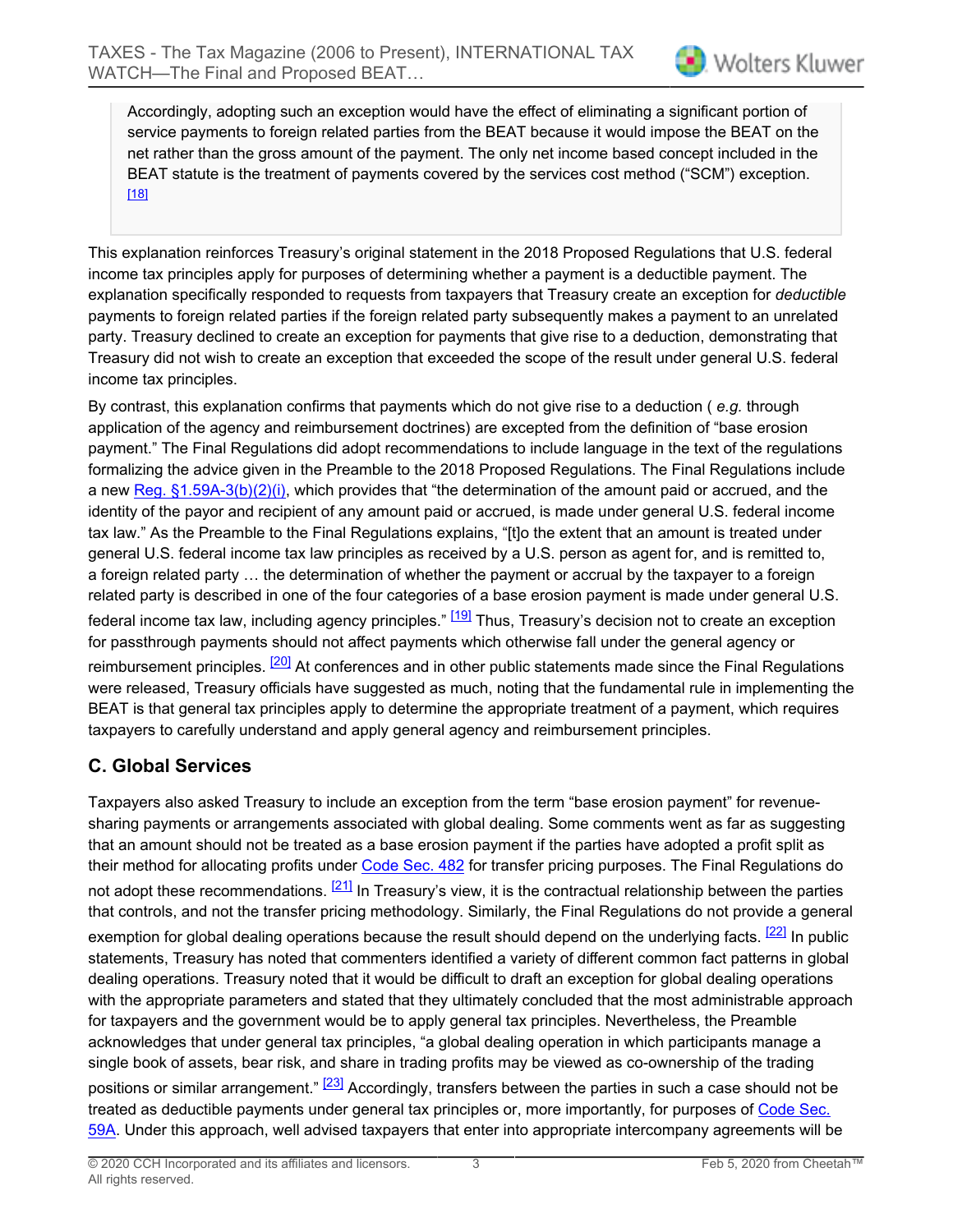able to eliminate payments subject to the BEAT. Unfortunately, taxpayers that do not have similar resources will end up walking into traps for the unwary.

#### **D. Loss Transactions**

<span id="page-3-0"></span>The Preamble to the 2018 Proposed Regulations provided that a base erosion payment included a payment to a foreign party in which the payor recognized a loss. A loss could arise, for example, on the transfer of property with a built-in loss to a foreign related party. <sup>[\[24\]](#page-9-10)</sup> Commenters reasonably argued that under the plain language of the statute, the BEAT depended on the amount paid to a foreign related party, and not on whether the payment gives rise to a deductible loss. Thus, taxpayers recommended tying the amount of the base erosion payment to the fair market value of the payment. Adopting this recommendation, the Final Regulations clarify that a loss the taxpayer realizes due to the form of consideration it provides to the foreign related party is not itself a base erosion payment. Basically, Treasury accepted the argument that a built-in loss is unrelated to the amount of the payment made to the foreign related party. Accordingly, the amount of the base erosion payment is limited to the fair market value of the property. <sup>[\[25\]](#page-9-11)</sup>

#### <span id="page-3-1"></span>**E. Netting**

<span id="page-3-2"></span>The Final Regulations retain the approach that the 2018 Proposed Regulations took with respect to netting. <sup>[\[26\]](#page-9-12)</sup> As a general matter, the Final Regulations provide that base erosion payments are determined on a gross basis. Thus, the regulations generally do not permit netting unless netting is otherwise permitted by the Code or regulations. While there are cases such as cost sharing where the Code or the regulations permit netting, that is the exception and not the general rule. Nonetheless, as discussed above, general tax principles apply for purposes of determining whether there is a payment in the first instance. Accordingly, appropriate contract flows that establish an agency arrangement, for instance, do not give rise to a base erosion payment and there is no need to rely on netting principles.

#### **F. Tax Free Transactions**

<span id="page-3-3"></span>As we discussed in our prior article, [Proposed Reg. §1.59A-3\(b\)\(2\)](https://prod.resource.cch.com/resource/scion/citation/pit/S1.59A-3%28b%29%282%29/FED-FNL?cfu=Legal&cpid=WKUS-Legal-Cheetah&uAppCtx=cheetah) provided that a base erosion payment may result from any form of consideration, including "cash, property, stock, or the assumption of liability." The Preamble to the 2018 Proposed Regulations provided that these transactions include a domestic corporation's acquisition of depreciable assets from a foreign related party in a tax-free exchange described in [Code Sec.](https://prod.resource.cch.com/resource/scion/citation/pit/S351/IRC-FILE?cfu=Legal&cpid=WKUS-Legal-Cheetah&uAppCtx=cheetah) <mark>[351](https://prod.resource.cch.com/resource/scion/citation/pit/S351/IRC-FILE?cfu=Legal&cpid=WKUS-Legal-Cheetah&uAppCtx=cheetah)</mark>, a reorganization described in <u>[Code Sec. 368,](https://prod.resource.cch.com/resource/scion/citation/pit/S368/IRC-FILE?cfu=Legal&cpid=WKUS-Legal-Cheetah&uAppCtx=cheetah)</u> and a liquidation described in <u>Code Sec. 332</u>. <sup>[\[27\]](#page-9-13)</sup> We argued, as many others did, that these "payments," which are often deemed, should not be treated as base erosion payments based on the language of [Code Sec. 59A](https://prod.resource.cch.com/resource/scion/citation/pit/S59A/IRC-FILE?cfu=Legal&cpid=WKUS-Legal-Cheetah&uAppCtx=cheetah) and the policy behind it. In our view, for instance, the conclusion that a deemed payment is actually a payment is highly questionable. In addition, in these cases, when the dust settles, there is no foreign party that holds the consideration that the applicable taxpayer paid or was deemed to pay. Moreover, the approach of the 2018 Proposed Regulations was directly contrary to the policy of the TCJA, which was to encourage taxpayers to repatriate assets and activities to the United States.

<span id="page-3-4"></span>We were pleased to see that, in the Final Regulations, Treasury took these arguments into account and accepted the recommendations that we, and other commenters, made. The Final Regulations generally exclude amounts transferred to, or exchanged with, a foreign related party in a transaction under [Code Secs. 332,](https://prod.resource.cch.com/resource/scion/citation/pit/S332/IRC-FILE?cfu=Legal&cpid=WKUS-Legal-Cheetah&uAppCtx=cheetah) [351,](https://prod.resource.cch.com/resource/scion/citation/pit/S351/IRC-FILE?cfu=Legal&cpid=WKUS-Legal-Cheetah&uAppCtx=cheetah) [355](https://prod.resource.cch.com/resource/scion/citation/pit/S355/IRC-FILE?cfu=Legal&cpid=WKUS-Legal-Cheetah&uAppCtx=cheetah), and [368](https://prod.resource.cch.com/resource/scion/citation/pit/S368/IRC-FILE?cfu=Legal&cpid=WKUS-Legal-Cheetah&uAppCtx=cheetah) (a "Specified Nonrecognition Transaction") from the category of base erosion payments. <sup>[\[28\]](#page-9-14)</sup> This result is not especially surprising given that Treasury specifically asked for comments in the Preamble to the 2018 Proposed Regulations on whether its approach was appropriate. It appears that Treasury was taking a "conservative" approach in the 2018 Proposed Regulations, knowing that it could relax the rule if taxpayers made compelling arguments. This change shows that Treasury is serious when it asks for comments and that taxpayers can positively affect the outcome when they participate in the rule making process. Treasury should be commended for making this change, and should not be criticized for the approach it took in the 2018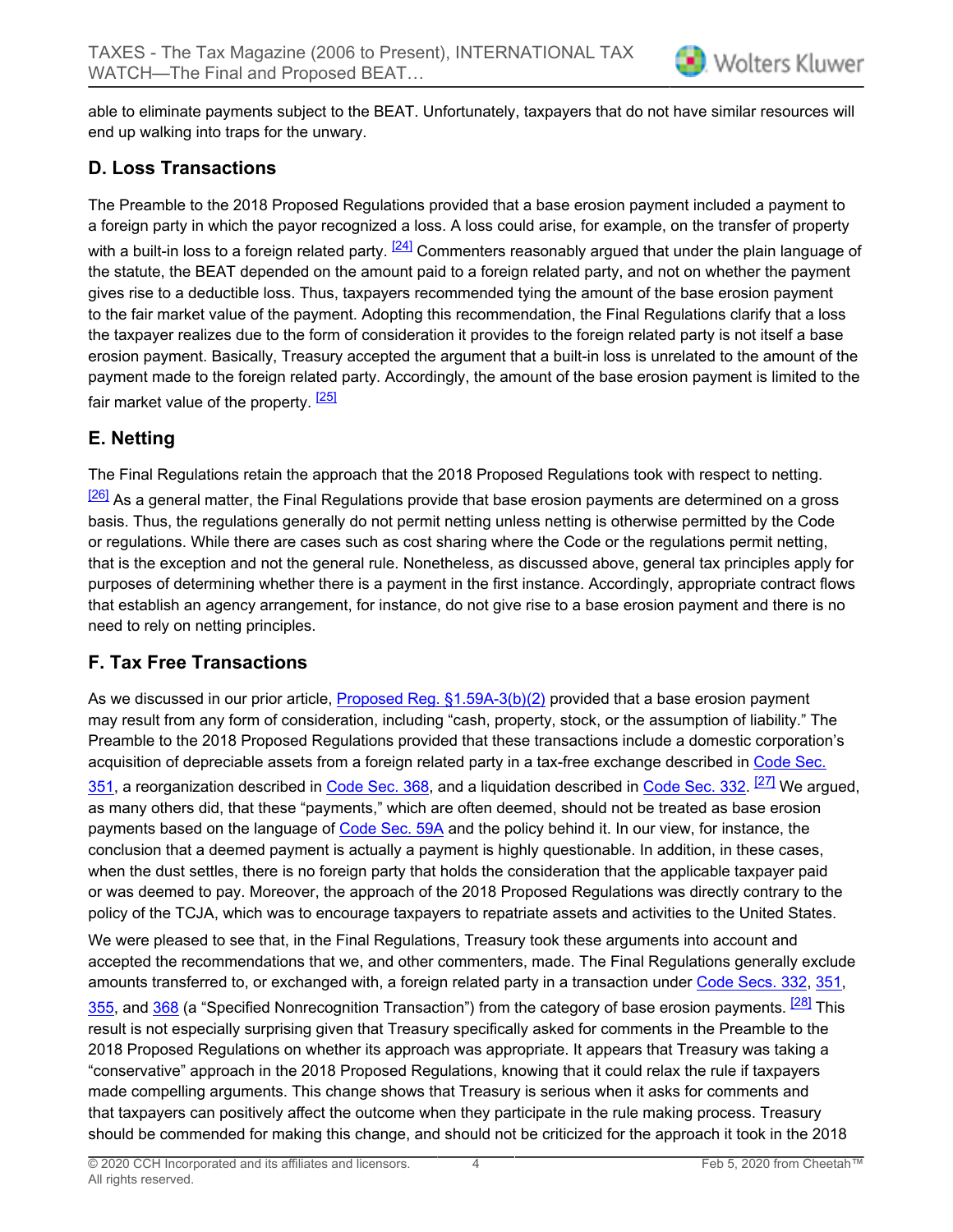<span id="page-4-0"></span>Proposed Regulations now that it has changed course. However, taxpayers should be mindful that Treasury has determined that this rule should not extend to transfers of "other property" ( *i.e.*, boot). [\[29\]](#page-9-15)

A Specified Nonrecognition Transaction is, not surprisingly, limited to certain tax free transactions. The fact that the taxpayer pays with stock, for instance, is not sufficient. Thus, the Final Regulations also provide that a redemption of stock by a corporation under [Code Sec. 317\(b\)](https://prod.resource.cch.com/resource/scion/citation/pit/S317%28b%29/IRC-FILE?cfu=Legal&cpid=WKUS-Legal-Cheetah&uAppCtx=cheetah) or an exchange of stock pursuant to [Code Sec.](https://prod.resource.cch.com/resource/scion/citation/pit/S304/IRC-FILE?cfu=Legal&cpid=WKUS-Legal-Cheetah&uAppCtx=cheetah)

<span id="page-4-1"></span>[304](https://prod.resource.cch.com/resource/scion/citation/pit/S304/IRC-FILE?cfu=Legal&cpid=WKUS-Legal-Cheetah&uAppCtx=cheetah) or [Code Sec. 331,](https://prod.resource.cch.com/resource/scion/citation/pit/S331/IRC-FILE?cfu=Legal&cpid=WKUS-Legal-Cheetah&uAppCtx=cheetah) does give rise to an amount paid or accrued for BEAT purposes. <sup>[\[30\]](#page-9-16)</sup> On the other hand, the Final Regulations provide that a distribution that a corporation makes to a shareholder with respect to its stock under [Code Sec. 301](https://prod.resource.cch.com/resource/scion/citation/pit/S301/IRC-FILE?cfu=Legal&cpid=WKUS-Legal-Cheetah&uAppCtx=cheetah) is not an amount paid or accrued to the shareholder and does not give rise to a base erosion payment. <sup>[\[31\]](#page-9-17)</sup>

<span id="page-4-2"></span>From a planning perspective, this change will provide a path for corporations to repatriate assets, including intellectual property, and the related functions without incurring additional BEAT. A U.S. multinational now can liquidate a foreign subsidiary into the United States under [Code Sec. 332](https://prod.resource.cch.com/resource/scion/citation/pit/S332/IRC-FILE?cfu=Legal&cpid=WKUS-Legal-Cheetah&uAppCtx=cheetah) or domesticate a foreign subsidiary in an F reorganization without the transaction itself giving rise to BEAT exposure. Given [Code Sec. 245A](https://prod.resource.cch.com/resource/scion/citation/pit/S245A/IRC-FILE?cfu=Legal&cpid=WKUS-Legal-Cheetah&uAppCtx=cheetah), except in unusual cases, <sup>[\[32\]](#page-9-18)</sup> the deemed dividend inclusion under <u>Code Sec. 367(b)</u>, <sup>[\[33\]](#page-9-19)</sup> generally will not give rise to net taxable income. Thus, the transaction itself is generally neutral from a U.S. tax perspective.

<span id="page-4-4"></span><span id="page-4-3"></span>Although this change is welcome, U.S. tax policy is still out of step with international norms. Most other countries actually provide taxpayers with an incentive to repatriate assets and functions. In addition to allowing taxpayers to repatriate assets and functions without tax, most other countries grant taxpayers a basis step up, which gives rise to amortization expense, to encourage taxpayers to onshore assets. Although Congress considered certain options to allow even broader avenues for repatriating assets tax free in the TCJA, it never considered granting taxpayers a tax free basis step up in connection with onshoring.

#### **G. Interaction of Code Sec. 59A with Code Sec. 163(j)**

The Final Regulations retain the general approach to [Code Sec. 163\(j\)](https://prod.resource.cch.com/resource/scion/citation/pit/S163%28j%29/IRC-FILE?cfu=Legal&cpid=WKUS-Legal-Cheetah&uAppCtx=cheetah) that the 2018 Proposed Regulations took with respect to this section. Thus, the Final Regulations provide that the amount of allowed business interest expense is treated first as an expense paid to a related party. In other words, the BEAT rules apply first and an amount of interest paid to a related foreign party may be treated as a base erosion payment, even though it is subsequently disallowed pursuant to [Code Sec. 163\(j\)](https://prod.resource.cch.com/resource/scion/citation/pit/S163%28j%29/IRC-FILE?cfu=Legal&cpid=WKUS-Legal-Cheetah&uAppCtx=cheetah). On the other hand, the amount of disallowed business interest expense carried forward is treated as a business expense paid to unrelated parties, and thus generally is not treated as a base erosion payment. <sup>[\[34\]](#page-9-20)</sup>

### <span id="page-4-5"></span>**H. ECI, Subpart F and GILTI**

<span id="page-4-6"></span>Numerous commentators requested an exception for payments that give rise to subpart F or GILTI. They persuasively argued that these payments do not give rise to base erosion concerns because the "U.S. Shareholder" <sup>[\[35\]](#page-9-21)</sup> recognizes deemed income in connection with these payments. For example, a U.S. corporation makes payments to a 100-percent-owned controlled foreign corporation ("CFC"). The payment gives rise to subpart F income ( *e.g.*, foreign base company services income). The U.S. corporation includes the income as subpart F income. Due to the BEAT, the U.S. corporation loses the deduction for the payment, as well as the foreign tax credit related to the subpart F income. The result is triple taxation on the income.

<span id="page-4-7"></span>Treasury refused to provide an exception for these payments. Some commentators (including Baker McKenzie) argued that, like [Code Sec. 988](https://prod.resource.cch.com/resource/scion/citation/pit/S988/IRC-FILE?cfu=Legal&cpid=WKUS-Legal-Cheetah&uAppCtx=cheetah) losses, payments giving rise to subpart F and GILTI do not present base erosion concerns because the income is subject to U.S. corporate income tax. Treasury responded that [Code Sec.](https://prod.resource.cch.com/resource/scion/citation/pit/S988/IRC-FILE?cfu=Legal&cpid=WKUS-Legal-Cheetah&uAppCtx=cheetah) [988](https://prod.resource.cch.com/resource/scion/citation/pit/S988/IRC-FILE?cfu=Legal&cpid=WKUS-Legal-Cheetah&uAppCtx=cheetah) losses are different because "the losses did not present the same base erosion concerns as other types of losses that arise in connection with payments to a foreign related party." <sup>[\[36\]](#page-9-22)</sup> Treasury did not articulate the criteria for base erosion concerns in the proposed or final regulations. Moreover, the legislative history for [Code](https://prod.resource.cch.com/resource/scion/citation/pit/S59A/IRC-FILE?cfu=Legal&cpid=WKUS-Legal-Cheetah&uAppCtx=cheetah) [Sec. 59A](https://prod.resource.cch.com/resource/scion/citation/pit/S59A/IRC-FILE?cfu=Legal&cpid=WKUS-Legal-Cheetah&uAppCtx=cheetah) does not define base erosion or otherwise provide examples of base erosion concerns. Treasury also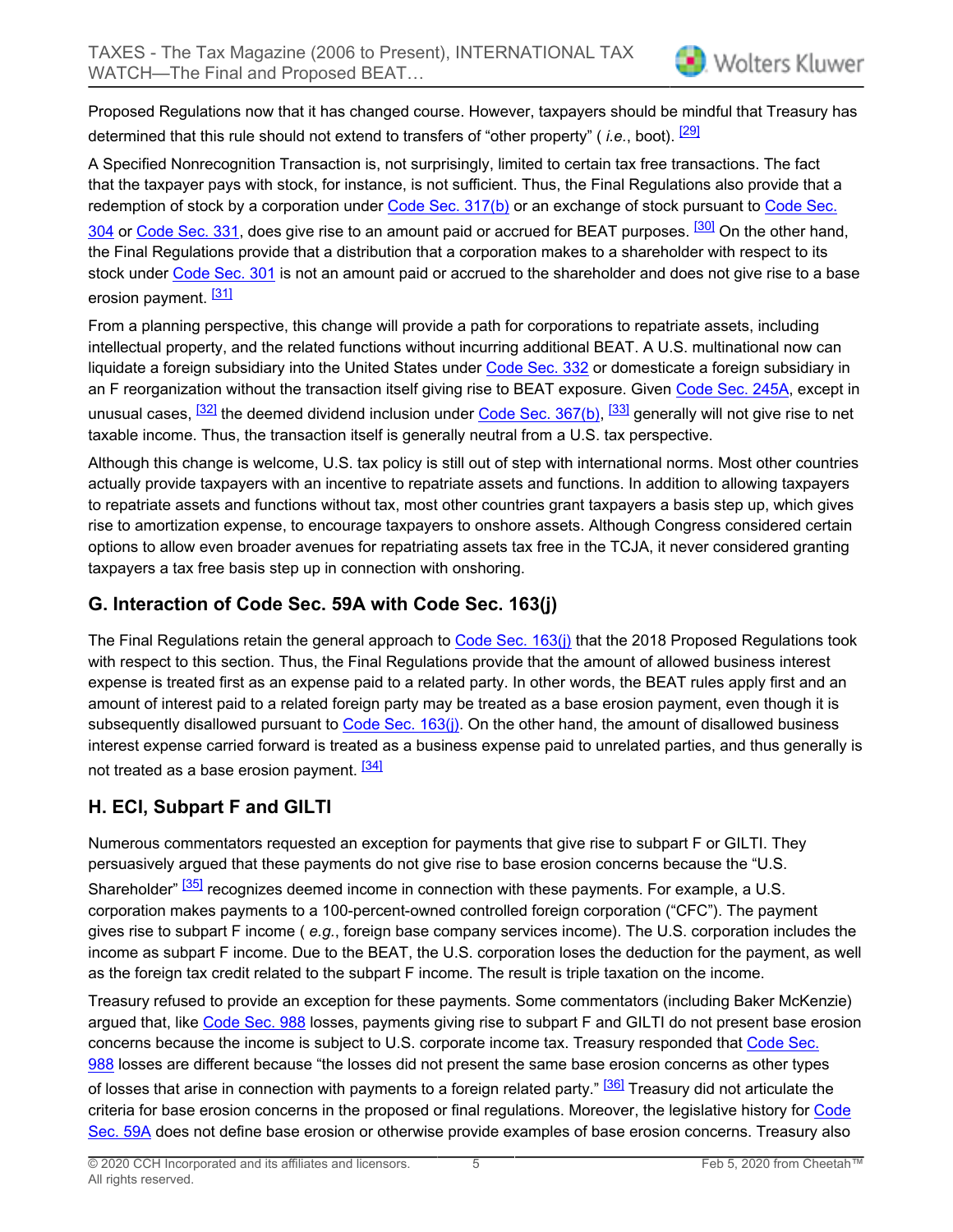<span id="page-5-0"></span>noted that the inclusion of a subpart F exception in [Code Sec. 267A](https://prod.resource.cch.com/resource/scion/citation/pit/S267A/IRC-FILE?cfu=Legal&cpid=WKUS-Legal-Cheetah&uAppCtx=cheetah) reflects Congressional intent to not provide a similar exception in the final BEAT regulations.  $\frac{37}{1}$  Finally, commentators argued that Treasury should provide an exception to subpart F and GILTI because Treasury provided an exception for ECI. Commentators argued that, like subpart F and GILTI, ECI results in current tax and thus they should all be treated the same. Treasury rejected this rationale because a taxpayer with ECI is directly subject to U.S. tax, while a CFC is not. <sup>[\[38\]](#page-9-24)</sup> To the authors, this is a meaningless distinction, as the income is subject to immediate U.S. federal income tax.

<span id="page-5-2"></span><span id="page-5-1"></span>There may be other factors that informed Treasury's decision. First, then Senator Flake introduced an amendment while the TCJA was under consideration that would have treated a payment giving rise to subpart F income as exempt from the BEAT. <sup>[\[39\]](#page-9-25)</sup> The Senate did not debate or vote on the Flake amendment. Perhaps Treasury believed the introduction of an amendment tied Treasury's hands.

Alternatively, perhaps Treasury did not want to provide an exemption for payments that give rise to GILTI because it felt that would basically read the rule out of the Code or violate the nondiscrimination clauses of various U.S. tax treaties. Once it reached that conclusion, Treasury may have felt it had to treat subpart F the same. Nonetheless, Treasury had other reasonable alternatives. First, it could have adopted the comments that it received and provided an exemption for payments that give rise to GILTI because that is simply the right thing to do. Payments subject to GILTI are subject to U.S. tax. The fact that the rate is lower is irrelevant because Congress selected the GILTI rate and must believe that it is appropriate. If Treasury was hesitant to do that, then Treasury should have at least carved out subpart F and taken the position that GILTI is different because (i) it is not subject to the full U.S. tax rate, and (ii) providing an exemption for GILTI would arguably gut the BEAT.

Regardless of the reasons, the Final Regulations preserve Congress' erroneous decision to double or triple tax certain payments under the BEAT. It is now up to Congress to fix a decision that lacks any policy rationale.

#### **I. BEAT Rate for Fiscal Year 2018**

<span id="page-5-3"></span>The 2018 Proposed Regulations contained a surprise that was not discussed in the Preamble. Specifically, [Code Sec. 59A](https://prod.resource.cch.com/resource/scion/citation/pit/S59A/IRC-FILE?cfu=Legal&cpid=WKUS-Legal-Cheetah&uAppCtx=cheetah) provided for an introductory tax rate for tax years beginning in 2018 of 5 percent, before jumping to 10 percent in subsequent years. <sup>[\[40\]](#page-9-26)</sup> The 2018 Proposed Regulations applied section 15 to fiscal years that began in 2018, requiring a blending of the introductory rate and the 10-percent rate. For many taxpayers, this approach largely eliminated or at least significantly reduced the benefit of the introductory rate. Taxpayers essentially argued that this approach took away a benefit that Congress intended them to have and was not a technically correct application of section 15. Treasury and the Service responded to the comments, and the Final Regulations apply the introductory rate to all tax years that begin in 2018. This change will, at a minimum, reduce the BEAT for tax year 2018 for many fiscal year taxpayers. For some taxpayers, this change in the Final Regulations may eliminate the BEAT (such taxpayers would need to file an amended return to claim a refund).

#### **J. Effective Dates**

The Final Regulations generally apply to taxable years ending on or after December 17, 2018. *In lieu* of applying the Final Regulations, taxpayers may rely on the 2018 Proposed Regulations in their entirety for all taxable years ending on or before December 6, 2019. <sup>[\[41\]](#page-9-27)</sup>

## <span id="page-5-4"></span>**II. The Proposed Regulations**

The Proposed Regulations propose three general rules: (1) rules permitting taxpayers to forgo deductions to get below the 3-percent threshold, (2) special rules describing how the aggregation rules operate during short taxable years and when an entity enters or exits the group mid-year, and (3) partnership anti-abuse rules. Comments are due on the Proposed Regulations by February 4, 2020. Of these rules, the ability to forgo deductions is, by far, the most important rule and has the greatest potential impact on taxpayers. It is discussed in detail below.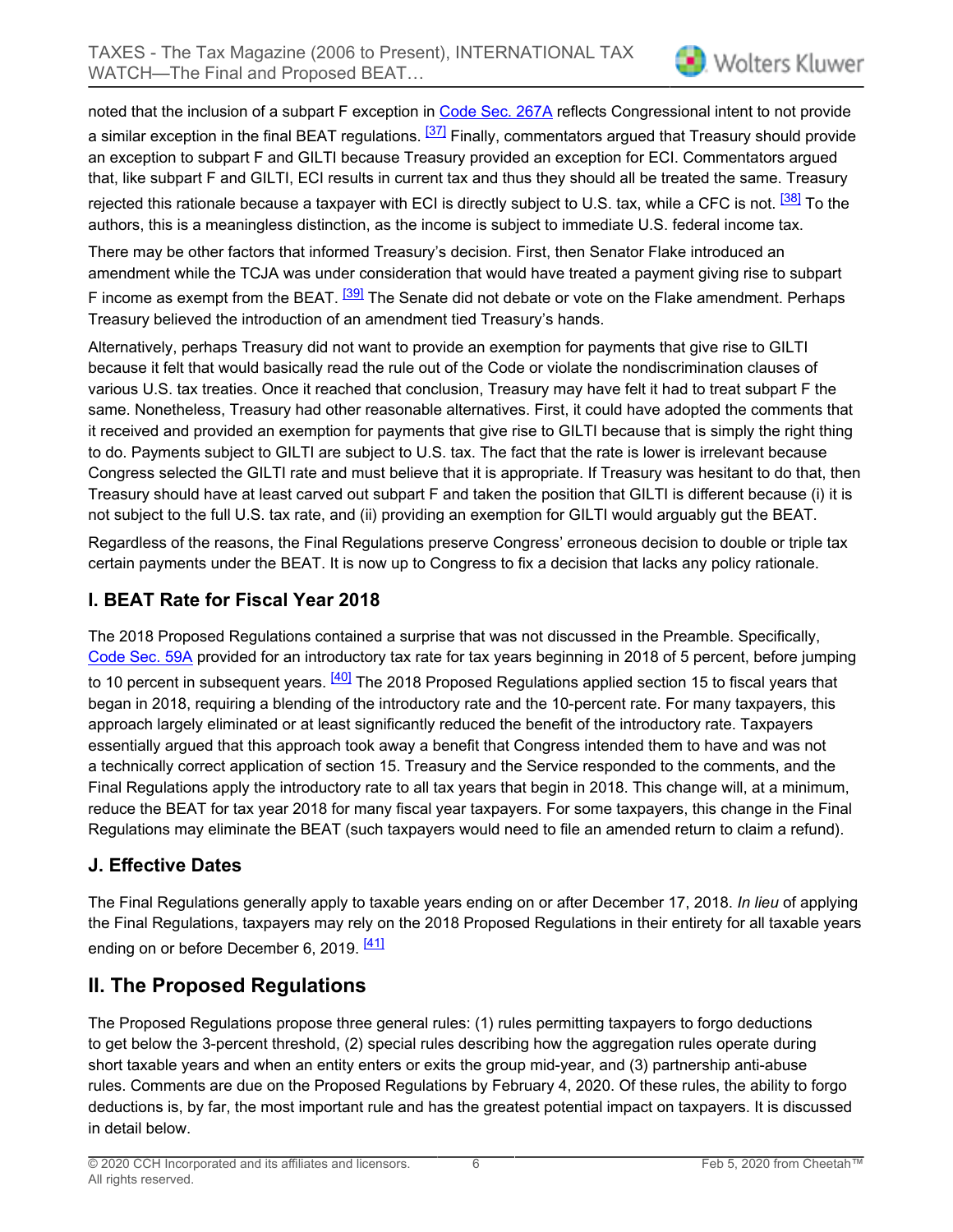## **A. Forgoing Deductions**

The Proposed Regulations provide that a taxpayer may forgo a deduction. To the extent a taxpayer elects to forgo a deduction, that amount will not be treated as a base erosion payment, provided that the taxpayer waives the deduction for all U.S. federal income tax purposes. In the event a taxpayer waives a deduction for purposes of [Code Sec. 59A,](https://prod.resource.cch.com/resource/scion/citation/pit/S59A/IRC-FILE?cfu=Legal&cpid=WKUS-Legal-Cheetah&uAppCtx=cheetah) the Proposed Regulations provide that the taxpayer cannot claim the deduction for any other purposes of the code or regulations, except as otherwise provided under the Proposed Regulations. [\[42\]](#page-10-0)

<span id="page-6-0"></span>The rules for when a taxpayer may waive a deduction are quite generous. A taxpayer may elect to waive a deduction on its original U.S. federal income tax return or in an amended return. In addition, a taxpayer may elect to waive a deduction in the course of an audit of the taxpayer's income tax return for the relevant year. A deduction may be waived in whole or in part. The election to waive a deduction is made on an annual basis and

<span id="page-6-1"></span>is irrevocable. <sup>[\[43\]](#page-10-1)</sup> Nonetheless, if a taxpayer chooses to waive a particular deduction in one year, the taxpayer is not required to waive that deduction again in the next year or years. Moreover, if a taxpayer chooses to waive the deduction again, it is not required to waive the same amount in the subsequent year. Until Treasury finalizes the Proposed Regulations, a taxpayer may rely on the Proposed Regulations and elect to forgo a deduction by attaching a statement to Form 8991, *Tax on Base Erosion Payments of Taxpayers with Substantial Gross Receipts*, and including the information required under the Proposed Requiations. [\[44\]](#page-10-2)

<span id="page-6-2"></span>The Proposed Regulations provide that the election to waive a deduction is disregarded for certain purposes. To begin with, the election to waive a deduction is disregarded for purposes of determining the taxpayer's overall method of accounting or the taxpayer's method of accounting for any particular item. Similarly, the taxpayer's election to waive a deduction is disregarded in determining whether there has been a change in the taxpayer's overall plan of accounting or the taxpayer's treatment of a material item is a change in method of accounting under Code Sec.  $446(e)$  and the regulations thereunder. A taxpayer's election to waive a deduction is also disregarded for purposes of determining the amount allowable for depreciation or amortization for purposes of [Code Sec. 167\(c\)](https://prod.resource.cch.com/resource/scion/citation/pit/S167%28c%29/IRC-FILE?cfu=Legal&cpid=WKUS-Legal-Cheetah&uAppCtx=cheetah) and [Code Sec. 1016\(a\)\(2\)](https://prod.resource.cch.com/resource/scion/citation/pit/S1016%28a%29%282%29/IRC-FILE?cfu=Legal&cpid=WKUS-Legal-Cheetah&uAppCtx=cheetah) or (3) and any other adjustment to basis under [Code Sec. 1016\(a\).](https://prod.resource.cch.com/resource/scion/citation/pit/S1016%28a%29/IRC-FILE?cfu=Legal&cpid=WKUS-Legal-Cheetah&uAppCtx=cheetah) In other words, a taxpayer's election to forgo a deduction is disregarded for purposes of determining a taxpayer's basis in the assets. [\[45\]](#page-10-3)

<span id="page-6-3"></span>The Proposed Regulations contain a special rule to ensure that a taxpayer is not able to reduce the amount of its base erosion tax benefits by waving a deduction in a prior year, and then recover the waived deduction in a subsequent year by making an accounting method change. More specifically, the Proposed Regulations provide that by electing to waive a deduction, the taxpayer agrees that if it changes its method of accounting with respect to the item it has waived, the portion of the item that it previously waived is not taken into account in determining the amount of the adjustment under <u>Code Sec. 481(a)</u>. <sup>[<u>46</u>]</sup>

#### <span id="page-6-4"></span>**B. Impact of Forgoing Deductions on the Foreign Tax Credit**

<span id="page-6-5"></span>The Proposed Regulations provide that the election to waive deductions should be treated as occurring before the allocation and apportionment of deductions.  $\frac{[47]}{[47]}$  $\frac{[47]}{[47]}$  $\frac{[47]}{[47]}$  That means that the deductions do not exist when it comes time to allocate and apportion deductions, which means that waived expenses do not reduce foreign source income for purposes of calculating a taxpayer's foreign tax credit limitation under [Code Sec. 904](https://prod.resource.cch.com/resource/scion/citation/pit/S904/IRC-FILE?cfu=Legal&cpid=WKUS-Legal-Cheetah&uAppCtx=cheetah).

The taxpayer's election to forgo an interest deduction that is directly allocable to income a particular asset produces does not result in additional interest expense being allocated to that asset. Thus, the Proposed Regulations provide that, to the extent a taxpayer waives a deduction for certain interest expense that would have been directly allocated and would have reduced the value of an asset for purposes of allocating and apportioning expenses, the asset value is still reduced as if the taxpayer had not waived the deduction.

<span id="page-6-6"></span>The taxpayer's decision to forgo a deduction is also disregarded for purposes of applying the exclusive apportionment rule for research and experimentation expense ("R&E" expense) in <u>Reg. §1.861-17(b)</u>. <sup>[<u>48]</u></sup>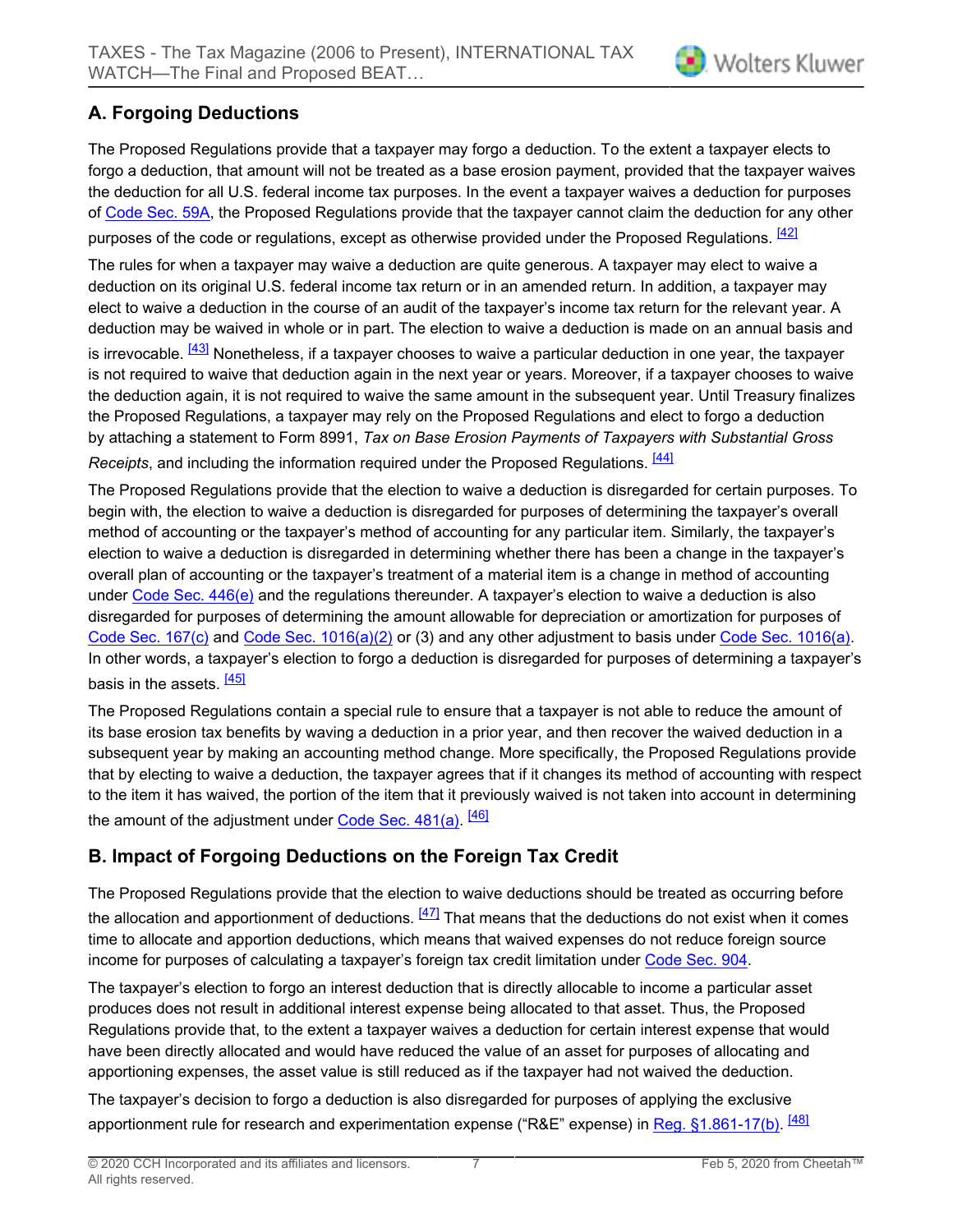<span id="page-7-0"></span>For taxpayers using the sales method for allocating R&E expense, the exclusive apportionment rule in [Reg.](https://prod.resource.cch.com/resource/scion/citation/pit/S1.861-17%28b%29/FED-FNL?cfu=Legal&cpid=WKUS-Legal-Cheetah&uAppCtx=cheetah) [§1.861-17\(b\)](https://prod.resource.cch.com/resource/scion/citation/pit/S1.861-17%28b%29/FED-FNL?cfu=Legal&cpid=WKUS-Legal-Cheetah&uAppCtx=cheetah) exclusively apportions 50 percent of the R&E expense to the geographic location where more than 50 percent of the R&E expense arose. <sup>[\[49\]](#page-10-7)</sup> Given that most U.S. multinationals conduct most of their R&E in the United States, this rule has the beneficial effect of generally allocating 50 percent of a taxpayers R&E expense to domestic source income. As a result, this portion of the R&E expense does not burden foreign income for purposes of calculating a taxpayer's foreign tax credit limitation under section 904. The proposal to disregard a taxpayer's decision to forgo a deduction for purposes of applying [Reg. §1.861-17\(b\)](https://prod.resource.cch.com/resource/scion/citation/pit/S1.861-17%28b%29/FED-FNL?cfu=Legal&cpid=WKUS-Legal-Cheetah&uAppCtx=cheetah) means that taxpayers should retain the entire benefit of the exclusive apportionment rule.

#### **C. Impact on Code Sec. 482**

<span id="page-7-1"></span>The taxpayer's decision to waive a deduction is also disregarded for purposes of determining the price of a controlled transaction under <u>Code Sec. 482</u>. <sup>[\[50\]](#page-10-8)</sup> Thus, in determining whether a deduction that a taxpayer takes on its U.S. federal income tax return with respect to a controlled transaction clearly reflects a taxpayer's income, the IRS will consider the amount waived as if it were actually deducted. In addition, if a taxpayer applies a transfer pricing method that uses costs or expenses as an input, the costs or expenses associated with the waived deductions are still treated as costs or expenses for purposes of [Code Sec. 482](https://prod.resource.cch.com/resource/scion/citation/pit/S482/IRC-FILE?cfu=Legal&cpid=WKUS-Legal-Cheetah&uAppCtx=cheetah) because the decision to waive the deduction only has an impact on the amount the taxpayer can deduct, and should not have an impact on the underlying cost or expense for purposes of determining the transfer pricing.

## **D. Ability to Forgo Expenses Offsets the Sting of the 3-percent Threshold**

As noted above, the BEAT only applies if base erosion tax benefits exceed 3 percent of all deductible expenses. This threshold may be the scariest and most troubling aspect of the BEAT. There is a very dramatic difference between being above the 3-percent threshold or under the 3-percent threshold. If a taxpayer is under the 3 percent threshold, the taxpayer simply is not subject to the BEAT at all. If the taxpayer is over the 3-percent threshold, even by \$1, the taxpayer is fully subject to the BEAT. Except for the BEAT, a taxpayer might not have any U.S. federal tax liability due to its NOLs or its foreign tax credits. Once the taxpayer goes over the 3 percent threshold, the taxpayer can be subject to a very material U.S. federal tax liability. The taxpayer may, as a practical matter, lose the benefit of its NOLs or foreign tax credits once it goes over this threshold. In addition to being highly concerning for taxpayers, from a policy perspective, it is extremely difficult, if not impossible, to justify such dramatically different results based on a dollar of expense.

As a result, a large part of BEAT planning is ensuring that the taxpayer is under the 3-percent threshold. Prior to the Proposed Regulations, it may be imperative for a taxpayer to know with a great deal of certainty whether it is under the 3-percent threshold. As a result, the taxpayer might build in a lot of cushion into its calculations or otherwise take extreme measures to make sure it is under the 3-percent threshold. The ability to waive a deduction very significantly reduces the sting of this rule. In particular, the ability to waive a deduction at the audit level significantly protects taxpayers that did not give themselves a sufficient "cushion" to avoid the BEAT when they filed their tax returns, as well as those taxpayers for whom the IRS identifies additional BEAT payments during audit. To the extent that a small deduction pushes the taxpayer over the 3-percent threshold, the taxpayer can waive the expense. As a result, this rule is highly beneficial. Given that it is nearly impossible to justify the dramatically different results that may arise from going \$1 over the threshold, the rule is also simply good policy. [\[51\]](#page-10-9)

#### <span id="page-7-2"></span>**E. Planning Implications**

<span id="page-7-3"></span>The fact that taxpayers can waive expenses for all purposes of the code is a powerful planning device. It allows taxpayers to accelerate income, which can produce all sorts of benefits. <sup>[\[52\]](#page-10-10)</sup> A taxpayer can, for instance, waive expenses for BEAT purposes, which accelerates income, and then use NOLs that would otherwise expire to offset the additional income. Thus, the taxpayer can effectively waive refresh NOLs by waiving expenses.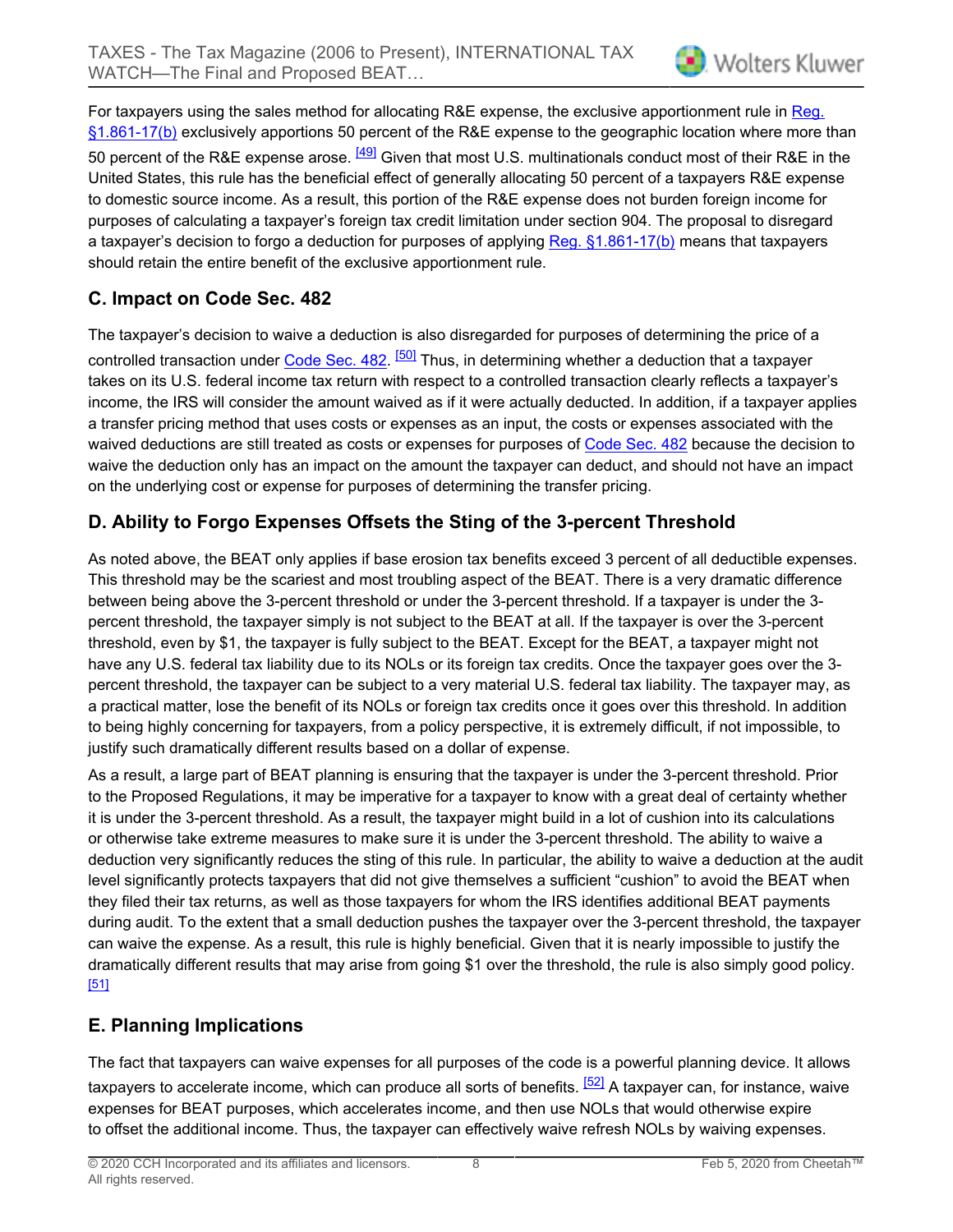The taxpayer could also waive expenses for purposes of increasing U.S. taxable income that is eligible for the deduction under [Code Sec. 250](https://prod.resource.cch.com/resource/scion/citation/pit/S250/IRC-FILE?cfu=Legal&cpid=WKUS-Legal-Cheetah&uAppCtx=cheetah) for foreign derived intangible income ( *i.e.*, "FDII"). Similarly, the taxpayer could recalculate its [Code Sec. 163\(j\)](https://prod.resource.cch.com/resource/scion/citation/pit/S163%28j%29/IRC-FILE?cfu=Legal&cpid=WKUS-Legal-Cheetah&uAppCtx=cheetah) expense. <sup>[\[53\]](#page-10-11)</sup>

#### <span id="page-8-13"></span>**F. Effective Dates for the Proposed Regulations**

<span id="page-8-14"></span>The Proposed Regulations generally apply to taxable years beginning on or after the date the final regulations are filed in the Federal Register. In addition, taxpayers may rely on the rules in the Proposed Regulations in their entirety for taxable years beginning after December 31, 2017 and before the final regulations apply. [\[54\]](#page-10-12)

### **III. Impact on Cross-Border Tax Controversies**

Treasury did not address the impact of the BEAT on cross-border tax disputes in the Regulations. A taxpayer may be negotiating a bilateral advanced pricing agreement or have filed a request for relief under a tax treaty's mutual assistance program article. Is a deemed payment pursuant to a foreign entity pursuant to a corollary adjustment a base erosion payment? Can the U.S. Competent Authority provide relief from the BEAT? Before Treasury issued the Proposed Regulations, a few commentators raised these questions and others along the same lines. Unfortunately, the Preamble is silent on the topic. Unless Treasury intends to address these questions repeatedly on a case-by-case basis (which could result in different results for otherwise similarlysituated taxpayers), Treasury will have to address these issues in subsequent guidance, perhaps in Internal Revenue Bulletin guidance in the form of a Revenue Procedure.

## **IV. Conclusion**

The Final Regulations and the Proposed Regulations are substantially more taxpayer favorable than the 2018 Proposed Regulations and they do an excellent job of implementing the BEAT. Treasury and the IRS are to be congratulated on a fine work product.

#### **Footnotes**

- <span id="page-8-0"></span>[1](#page-0-0) [T.D. 9885](https://prod.resource.cch.com/resource/scion/citation/pit/TD9885/RCB-RUL?cfu=Legal&cpid=WKUS-Legal-Cheetah&uAppCtx=cheetah), IRB 2019-52, Dec. 2, 2019, 84 FR 66968 (Dec. 6, 2019).
- <span id="page-8-1"></span>[2](#page-0-1) [REG-112607-19,](https://prod.resource.cch.com/resource/scion/citation/pit/NPRMREG-112607-19/RCB-RUL?cfu=Legal&cpid=WKUS-Legal-Cheetah&uAppCtx=cheetah) 84 FR 67046 (Dec. 6, 2019).
- <span id="page-8-2"></span>[3](#page-0-2) REG-104529-18, 83 FR 65956 (Dec. 21, 2018).
- <span id="page-8-3"></span>[4](#page-0-3) Tatyana Johnson, Ethan Kroll, Stewart Lipeles, Joshua Odintz and Katie Fung, *The Proposed BEAT Regulations: Topics of Interest*, 97 TAXES 3 (March 2019).
- <span id="page-8-4"></span>[5](#page-0-4) An Act to Provide for Reconciliation Pursuant to Titles II and V of the Concurrent Resolution on the Budget for Fiscal Year 2018, H.R. 1, P.L. 115-97 (2017) (the "Tax Cuts and Jobs Act" or "TCJA"), §14401(e).
- <span id="page-8-5"></span>[6](#page-0-5) [Code Sec. 59A\(e\)\(1\).](https://prod.resource.cch.com/resource/scion/citation/pit/S59A%28e%29%281%29/IRC-FILE?cfu=Legal&cpid=WKUS-Legal-Cheetah&uAppCtx=cheetah)
- <span id="page-8-6"></span>[7](#page-0-6) [Code Sec. 59A\(a\)](https://prod.resource.cch.com/resource/scion/citation/pit/S59A%28a%29/IRC-FILE?cfu=Legal&cpid=WKUS-Legal-Cheetah&uAppCtx=cheetah).
- <span id="page-8-7"></span>[8](#page-0-7) [Code Sec. 59A\(e\)\(1\).](https://prod.resource.cch.com/resource/scion/citation/pit/S59A%28e%29%281%29/IRC-FILE?cfu=Legal&cpid=WKUS-Legal-Cheetah&uAppCtx=cheetah) The base erosion percentage is reduced to two percent for banks and registered securities dealers.
- <span id="page-8-8"></span>[9](#page-0-8) [Code Sec. 59A\(c\)\(4\)](https://prod.resource.cch.com/resource/scion/citation/pit/S59A%28c%29%284%29/IRC-FILE?cfu=Legal&cpid=WKUS-Legal-Cheetah&uAppCtx=cheetah).
- <span id="page-8-9"></span>[10](#page-1-0) [Reg. §1.59A-2\(c\)\(3\).](https://prod.resource.cch.com/resource/scion/citation/pit/S1.59A-2%28c%29%283%29/FED-FNL?cfu=Legal&cpid=WKUS-Legal-Cheetah&uAppCtx=cheetah)
- <span id="page-8-10"></span>[11](#page-1-1) [Reg. §1.59A-2\(c\)\(1\).](https://prod.resource.cch.com/resource/scion/citation/pit/S1.59A-2%28c%29%281%29/FED-FNL?cfu=Legal&cpid=WKUS-Legal-Cheetah&uAppCtx=cheetah)
- <span id="page-8-11"></span>[12](#page-1-2) [Reg. §1.59A-2\(c\)\(8\).](https://prod.resource.cch.com/resource/scion/citation/pit/S1.59A-2%28c%29%288%29/FED-FNL?cfu=Legal&cpid=WKUS-Legal-Cheetah&uAppCtx=cheetah)
- <span id="page-8-12"></span>[13](#page-1-3) The four categories of base erosion payments are: " $(1)$  a payment with respect to which a deduction is allowable; (2) a payment made in connection with the acquisition of depreciable or amortizable property; (3) premiums or other consideration paid or accrued for reinsurance that is taken into account under section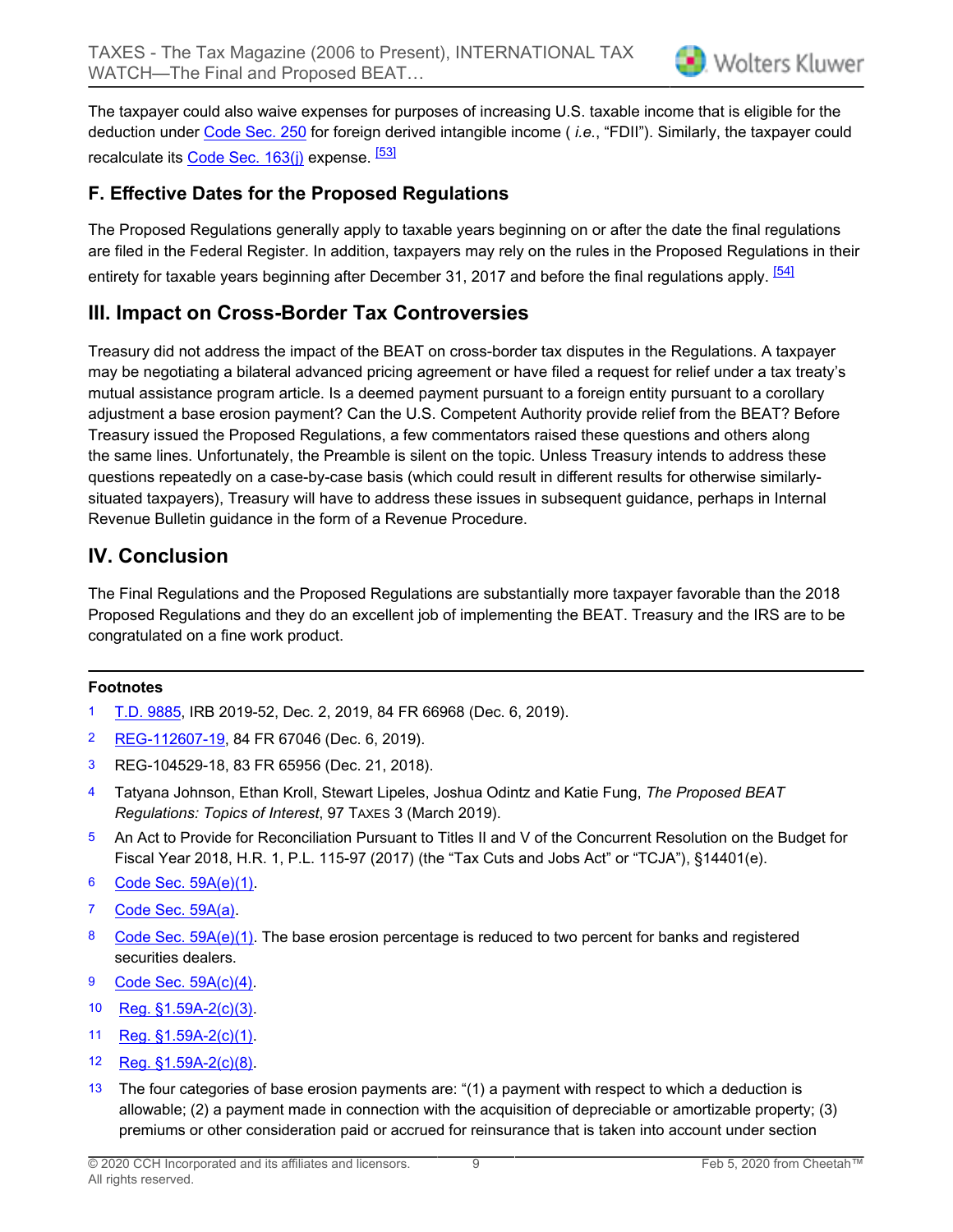803(a)(1)(B) or 832(b)(4)(A); or (4) a payment resulting in a reduction of the gross receipts of the taxpayer that is with respect to certain surrogate foreign corporations or related foreign persons."

- <span id="page-9-0"></span>[14](#page-1-4) 83 FR 65,969 (Dec. 21, 2018).
- <span id="page-9-1"></span>[15](#page-1-5) *Id.* at 65,959 (emphasis added).
- <span id="page-9-2"></span>[16](#page-1-6) 84 FR 66973 (Dec. 6, 2019).
- <span id="page-9-3"></span>[17](#page-1-7) *Id.*
- <span id="page-9-4"></span>[18](#page-2-0) *Id.* at 66973.
- <span id="page-9-5"></span>[19](#page-2-1) *Id.* at 66974.
- <span id="page-9-6"></span>[20](#page-2-2) The Final Regulations strengthen our conviction, as previously expressed in this publication, that amounts transferred pursuant to agency or reimbursement arrangements can fall outside of the BEAT if properly structured. *See* Tatyana Johnson, Ethan Kroll, Stewart Lipeles, Joshua Odintz and Katie Fung, *The Proposed BEAT Regulations: Topics of Interest*, 97 TAXES 3 (March 2019).
- <span id="page-9-7"></span>[21](#page-2-3) 84 FR 66974 (Dec. 6, 2019).
- <span id="page-9-8"></span>[22](#page-2-4) 84 FR 66973-4 (Dec. 6, 2019).
- <span id="page-9-9"></span>[23](#page-2-5) 84 FR 66974 (Dec. 6, 2019).
- <span id="page-9-10"></span>[24](#page-3-0) 83 FR 65956 (Dec. 21, 2018).
- <span id="page-9-11"></span>[25](#page-3-1) 84 FR 66976 (Dec. 6, 2019).
- <span id="page-9-12"></span>[26](#page-3-2) 84 FR 66975-6 (Dec. 6, 2019).
- <span id="page-9-13"></span>[27](#page-3-3) 83 FR 65960 (Dec. 21, 2018).
- <span id="page-9-14"></span>[28](#page-3-4) [Reg. §1.59A-3\(b\)\(3\)\(viii\).](https://prod.resource.cch.com/resource/scion/citation/pit/S1.59A-3%28b%29%283%29%28viii%29/FED-FNL?cfu=Legal&cpid=WKUS-Legal-Cheetah&uAppCtx=cheetah)
- <span id="page-9-15"></span>[29](#page-4-0) [Reg. §1.59A-3\(b\)\(3\)\(viii\)\(B\).](https://prod.resource.cch.com/resource/scion/citation/pit/S1.59A-3%28b%29%283%29%28viii%29%28B%29/FED-FNL?cfu=Legal&cpid=WKUS-Legal-Cheetah&uAppCtx=cheetah)
- <span id="page-9-16"></span>[30](#page-4-1) 84 FR 66978 (Dec. 6, 2019).
- <span id="page-9-17"></span>[31](#page-4-2) *Id.*
- <span id="page-9-18"></span>[32](#page-4-3) There are times when [Code Sec. 245A](https://prod.resource.cch.com/resource/scion/citation/pit/S245A/IRC-FILE?cfu=Legal&cpid=WKUS-Legal-Cheetah&uAppCtx=cheetah) will not provide relief. A taxpayer, for instance, may not satisfy the holding period requirement in [Code Sec. 246\(c\),](https://prod.resource.cch.com/resource/scion/citation/pit/S246%28c%29/IRC-FILE?cfu=Legal&cpid=WKUS-Legal-Cheetah&uAppCtx=cheetah) may hold hybrid shares within the meaning of [Code Sec.](https://prod.resource.cch.com/resource/scion/citation/pit/S245%28e%29/IRC-FILE?cfu=Legal&cpid=WKUS-Legal-Cheetah&uAppCtx=cheetah) [245\(e\),](https://prod.resource.cch.com/resource/scion/citation/pit/S245%28e%29/IRC-FILE?cfu=Legal&cpid=WKUS-Legal-Cheetah&uAppCtx=cheetah) or the earnings might be domestic source.
- <span id="page-9-19"></span>[33](#page-4-4) Certain inbound transactions, including [Code Sec. 332](https://prod.resource.cch.com/resource/scion/citation/pit/S332/IRC-FILE?cfu=Legal&cpid=WKUS-Legal-Cheetah&uAppCtx=cheetah) liquidation and inbound F reorganizations, can trigger an inclusion of the all earnings and profits amount (the "All E&P Amount"). *See* [Code Sec. 367\(b\)](https://prod.resource.cch.com/resource/scion/citation/pit/S367%28b%29/IRC-FILE?cfu=Legal&cpid=WKUS-Legal-Cheetah&uAppCtx=cheetah); *see also* [Reg. §§1.367\(b\)-2\(d\)](https://prod.resource.cch.com/resource/scion/citation/pit/S1.367%28b%29-2%28d%29/FED-FNL?cfu=Legal&cpid=WKUS-Legal-Cheetah&uAppCtx=cheetah) & [-3\(b\)\(3\).](https://prod.resource.cch.com/resource/scion/citation/pit/S1.367%28b%29-3%28b%29%283%29/FED-FNL?cfu=Legal&cpid=WKUS-Legal-Cheetah&uAppCtx=cheetah) The All E&P Amount should include the untaxed earnings and profits of the foreign corporation, but not any previously taxed income ( *e.g.*, previously taxed income arising from inclusions under [Code Sec. 965](https://prod.resource.cch.com/resource/scion/citation/pit/S965/IRC-FILE?cfu=Legal&cpid=WKUS-Legal-Cheetah&uAppCtx=cheetah)). [Reg. §1.367\(b\)-2\(d\).](https://prod.resource.cch.com/resource/scion/citation/pit/S1.367%28b%29-2%28d%29/FED-FNL?cfu=Legal&cpid=WKUS-Legal-Cheetah&uAppCtx=cheetah)
- <span id="page-9-20"></span>[34](#page-4-5) [Reg. §1.59A-3\(c\)\(4\).](https://prod.resource.cch.com/resource/scion/citation/pit/S1.59A-3%28c%29%284%29/FED-FNL?cfu=Legal&cpid=WKUS-Legal-Cheetah&uAppCtx=cheetah)
- <span id="page-9-21"></span>[35](#page-4-6) A "U.S. Shareholder" in a CFC is U.S. person that owns or is treated as owning 10% of the voting power or 10% of the value in the CFC. See [Code Sec. 951\(b\).](https://prod.resource.cch.com/resource/scion/citation/pit/S951%28b%29/IRC-FILE?cfu=Legal&cpid=WKUS-Legal-Cheetah&uAppCtx=cheetah)
- <span id="page-9-22"></span>[36](#page-4-7) 84 FR 66984 (Dec. 6, 2019).
- <span id="page-9-23"></span>[37](#page-5-0) *Id.*
- <span id="page-9-24"></span>[38](#page-5-1) *Id.*
- <span id="page-9-25"></span>[39](#page-5-2) Senate Amendment 1686, to Senate Amendment 1618 (Amending H.R. 1, An Act to provide for reconciliation pursuant to titles II and V of the concurrent resolution on the budget for fiscal year 2018), 163 CONG. REC. S7588 (Nov. 30, 2017).
- <span id="page-9-26"></span>[40](#page-5-3) See [Code Sec. 59A\(b\)\(1\)\(A\).](https://prod.resource.cch.com/resource/scion/citation/pit/S59A%28b%29%281%29%28A%29/IRC-FILE?cfu=Legal&cpid=WKUS-Legal-Cheetah&uAppCtx=cheetah) The rate is scheduled to rise to 12.5% in taxable years beginning after December 31, 2025. [Code Sec. 59A\(b\)\(2\)\(A\).](https://prod.resource.cch.com/resource/scion/citation/pit/S59A%28b%29%282%29%28A%29/IRC-FILE?cfu=Legal&cpid=WKUS-Legal-Cheetah&uAppCtx=cheetah)
- <span id="page-9-27"></span>[41](#page-5-4) [Reg. §1.59A-10.](https://prod.resource.cch.com/resource/scion/citation/pit/S1.59A-10/FED-FNL?cfu=Legal&cpid=WKUS-Legal-Cheetah&uAppCtx=cheetah)